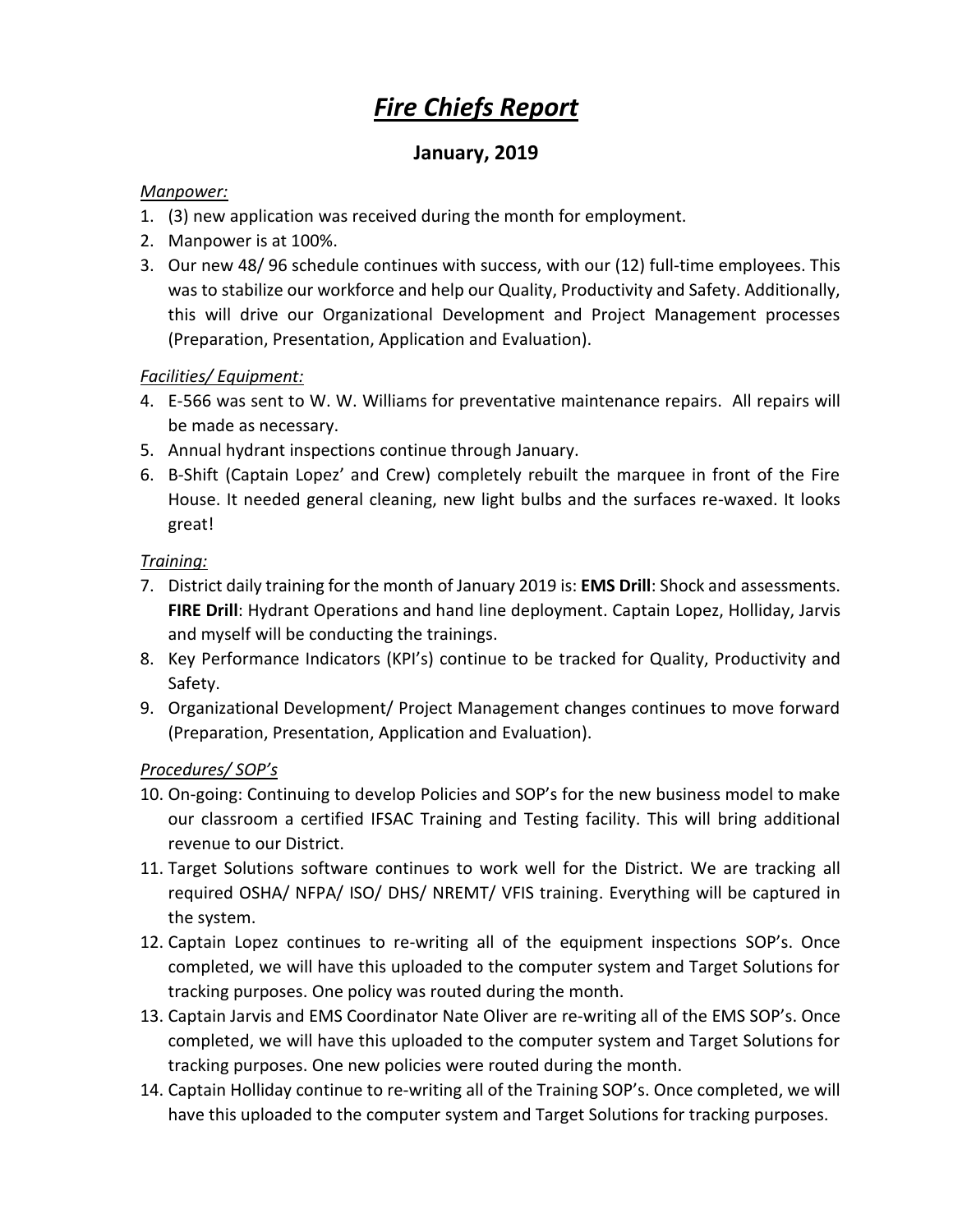#### *Community Service*

- 15. During the month of December 2018, we assisted 53 citizens with smoke detectors challenges/ batteries and home safety repairs. The assistance was for residents that are not able to perform the work on their own.
- 16. On-going: I'm continuing to work for grant dollars with the several insurance companies to acquire additional Smoke Detectors and batteries for little or no charge. These will be installed free of charge for our financially challenged residents.
- 17. On-going: I'm continuing to work on a grant for car seats and bicycle helmets.
- 18. On 12/25/18, we hosted the Annual Christmas Dinners for Seniors Even. We provided 55 dinners to our seniors. Thank you to all that volunteered!

#### *Schools/ Events/ Groups*

- 19. On 12/07/18, we hosted the annual Fly-In Santa event at the firehouse. Over 600 children attended the event.
- 20. On 12/11/18, we conducted the monthly fire drill at ACES.
- 21. On 12/12/18, we worked with the Coca-Cola Company to receive at no-cost (1) large pallet of Gatorade. This will save the Fire District dollars going forward.
- 22. On 12/13/18, we held a meeting with ArchiveSocial to illicit information for online media and informational post.
- 23. On 12/13/18, I attended the East Regional Advisory Council (RAC) meeting.
- 24. On 12/15/18, we hosted the Adopt-A-Family event at the Fire District. We hosted 4 families with support.
- 25. On 12/17/18, L.N. Curtis conducted training for new turnout gear.
- 26. On 12/17/18, I attended a meeting in Ajo, AZ. for the Desert Senitas Organization. They are the Company that recently purchased Dr. Sanchez's clinic and would like to expand their services in Arizona City. I have been asked to become a Board Member for the organization.
- 27. On 12/18/18, I presented on behalf of the Fire District at the Arizona City Chamber of Commerce Luncheon.
- 28. On 12/19/18, I participated on the conference call for the AFCA Education Committee.
- 29. On 12/25/18, we delivered 55 Christmas dinners to our shut-in seniors. We had 23 volunteers to help us make the deliveries.
- 30. On 1/11/19, we hosted the TRIAD Group of Arizona City at the Fire District.
- 31. Grant submissions. They including: AFG, 100 Club, East Regional Advisory Council (RAC), APS, SRP, Wal-Mart, Indian Councils and Wildland.
- 32. The AZCFD Association is continuing to work on the "Empty Bowl" project.

## *Contracts/ Business Issues*

33. On 12/31/18, we switch medical service provides to Cigna (Arizona Fire Pool Group). This switch provided better coverage with multiple plans for our members at a reduced cost for the Fire District.